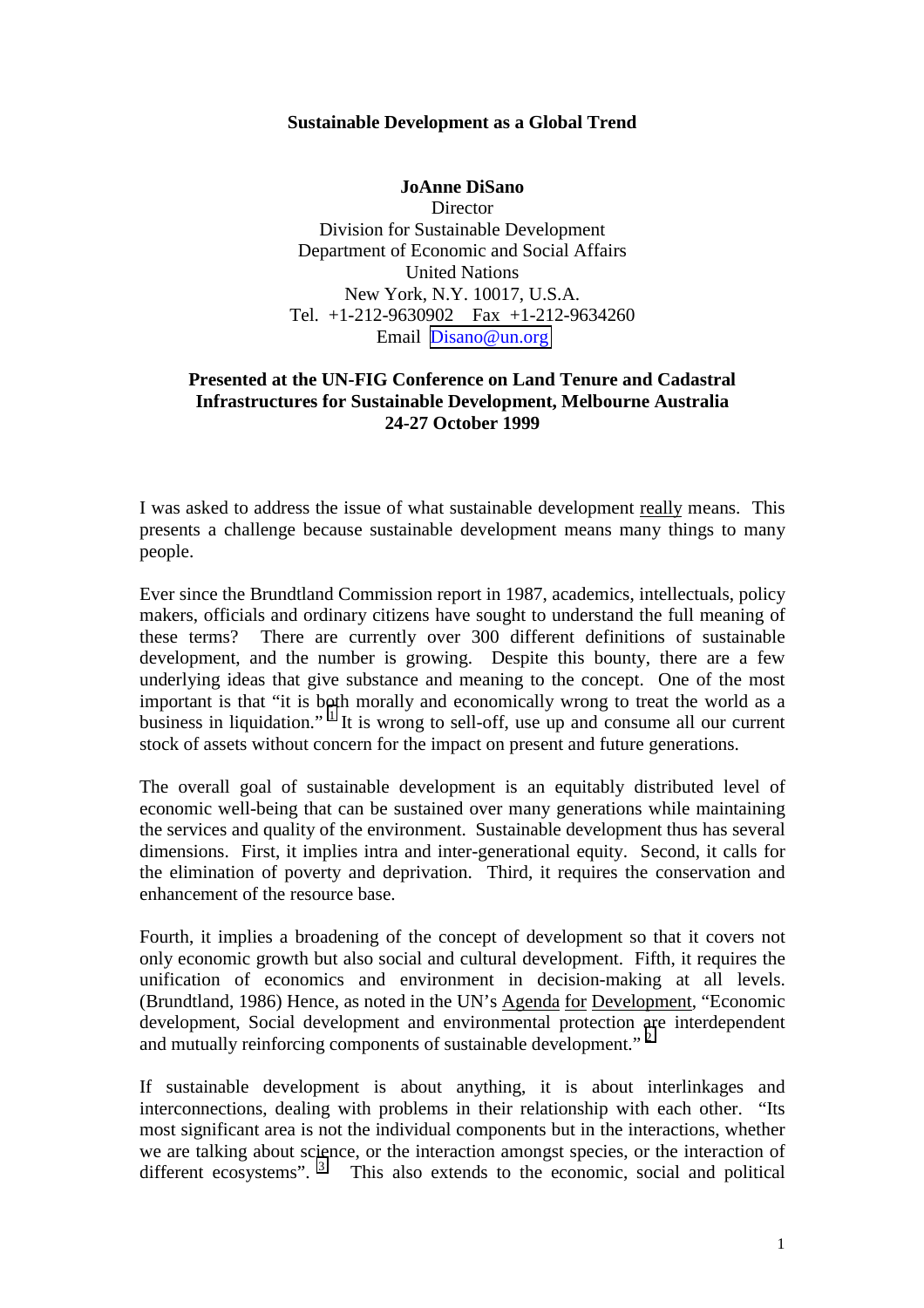sphere since sustainable development calls on countries to deal simultaneously with both efficiency and equity which is not only complex and interrelated but laden with value judgements. Unfortunately, the great part of our teaching, learning and research is organized into neat disciplines and categories with ever increasing specialization. This makes it particularly difficult to focus on the linkages and connections between issues. The Commission on Sustainable Development has tried to foster the idea that sustainable development is a multi-dimensional concept that requires the integrated and balanced treatment of economic, social and environmental factors. But, it is exactly on the inter-linkages where we most lack understanding and analysis.

Still, some people think of sustainable development primarily in terms of the environment and preservation of the earth's biophysical resources. For these people, development, as traditionally understood, is about economic growth and modernisation. The traditional economic growth model, however, assumes an increasing scale of economic activity that the ecosystem may not be able to sustain, particularly if the idea is to spread to all countries the present levels of per capita consumption that exist in the US and Western Europe. Our current consumption patterns and production systems, with increasing affluence and population growth, are leading to uncontrolled climate change, land degradation, deforestation, air and water pollution, and loss of essential ecosystems and biological diversity.

Moreover, economic growth by itself is not sufficient to remove social and income disparities. There is ample evidence, that it is possible to have economic growth without improving the standards of living for the great majority of people. Recent estimates suggest, for example, that in some countries, the poverty rate has been increasing despite increases in traditional economic indicators. One of the main criticisms of GDP as an indicator of welfare is that it aggregates money flows caused by both good and bad economic changes. Activities which produce pollution and depletion of natural resources are all counted as gains. Moreover, expenditures on health and education are counted as consumption rather than as investment. This is one reason why many organizations, including my own, are trying to find new indicators that provide a more complete picture of human well being, national wealth and development.

Sustainable development then is not just about growing bigger, but about growing better. This will require technological, organizational and human capital innovations aimed at enhancing our productivity through new technologies, better managerial methods and more efficient use of our natural resources, our land and other material inputs. This entails conscious decision making at national and sub-national levels involving extensive multi-stakeholder dialogue and consultations regarding the appropriate allocation of investment in physical capital, human capital and in environmental protection. What this means in practice is smarter, more efficient development – a development, as we said above, that can lead to a more equitable distribution of economic well-being that can be sustained over many generations while maintaining the services and quality of the environment.

Participation is an important dimension of sustainable development. Agenda 21, is the first international document that recognizes the role of a broad range of civil society groups as part of a major international effort to address serious social, environmental and development concerns. It gives explicit endorsement to the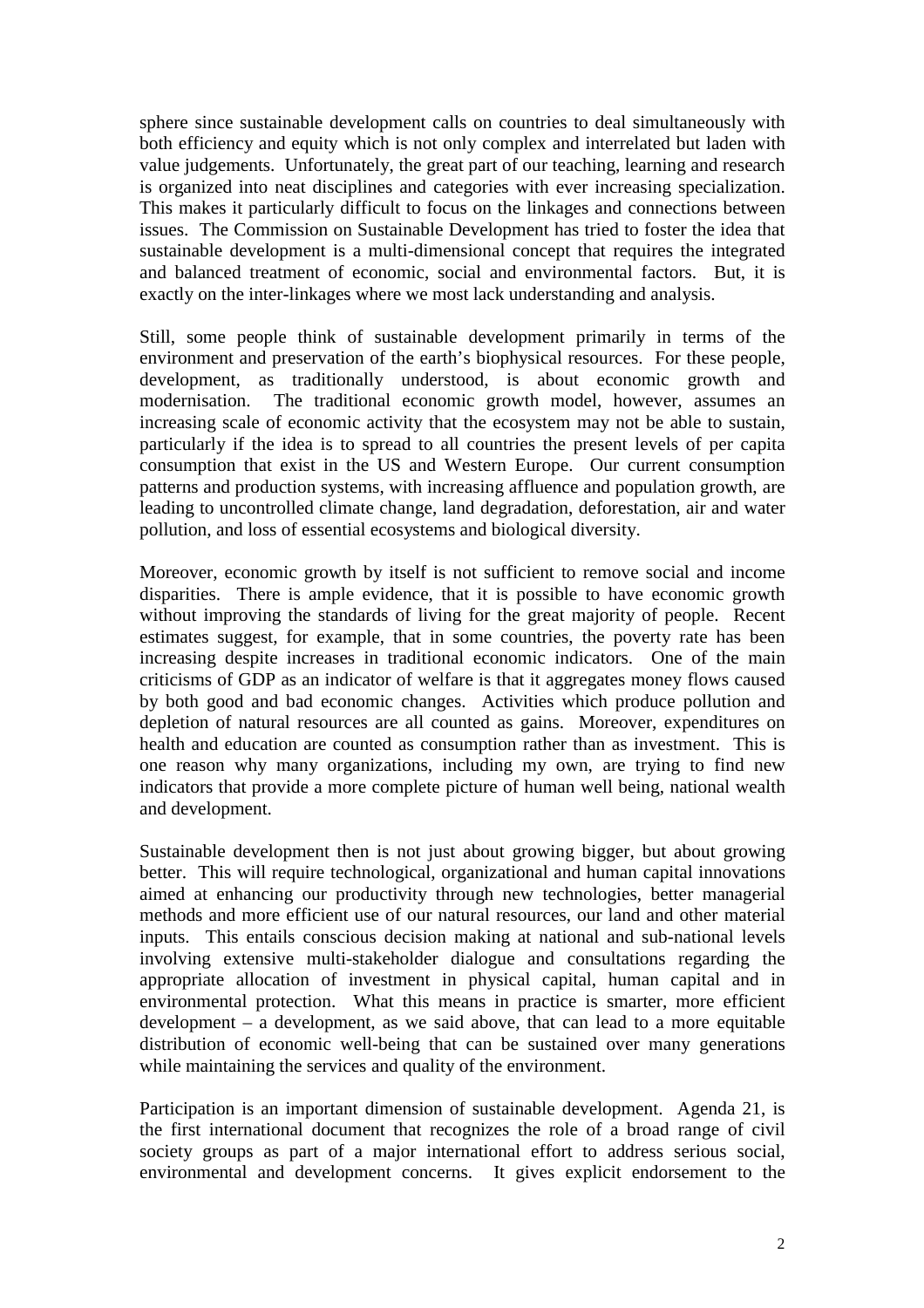importance and role of major groups and non-governmental stakeholders in the implementation and monitoring of Agenda 21, and as active partners with governments and international organisations in the decision-making process at all levels. The incorporation of major group representatives in decision-making at the national level is giving a new dimension to the concept of representative democracy. Not only are citizens electing their representatives to legislative and executive bodies, but they are increasingly exercising direct influence over and interacting with their elected representatives through the non-governmental groups to which they belong. In this sense government is becoming more participatory in addition to being representative. At the international level, civil society groups are giving new meaning to the Charter of the United Nations which opens with the phrase, "We the peoples  $\cdots$ 

The role that civil society plays in promoting sustainable development is crucial both at the national and local level. Many countries have established National Councils of Sustainable Development and are working on national sustainable development or conservation strategies. The participation of major group representatives in these efforts have in many cases been instrumental in getting them launched and is absolutely critical for their ultimate success. A large number of local government authorities also have local Agenda 21 initiatives which depend for their implementation on the work of civil society groups and organizations. There are many examples of positive development in all parts of the world. The response at the local level is particularly dynamic and in many cases ahead of efforts at the national level. (Several cities in Australia are playing a leadership role in sustainable development efforts at the local level, including Adelaide, Victoria, Johnstone Shire, Brisbane, Liverpool, Newcastle, Melbourne and Sydney.)

The Programme for the Further Implementation of Agenda 21, adopted after our fiveyear review of the Rio Earth Summit indicates, however, that progress towards achieving sustainable development is slow. Despite some positive elements, "business as usual," remains the prevailing paradigm. The rate of population growth has slowed somewhat, but world population now stands at about 6 billion and may reach 9 billion by 2050.<sup>[4](#page-5-0)</sup> Although world food production is increasing, more than 40,000 people in developing counties die from hunger or hunger-related causes every day. Food production in Africa, per head, has declined steadily since the 1960s, in contrast with every other region of the world. 1.2 billion people lack safe drinking water and 2.5 million people in developing countries suffer from illnesses linked to contaminated water and poor sanitation. Nearly four million infants die yearly form diarrhoeal diseases. One million women die every year from preventable reproductive health problems. More than a billion people, the absolute poor subsist on less than a dollar a day, while 23% of the world's population, the affluent consumers, control 85% of all income. At the same time, global military spending, despite the end of the cold war, still equals more than \$185 a year for every man, woman and child on the planet.

As can be seen from these statistics, the importance of land and how it is used is an important part of the sustainable development equation. The impact of increasing populations and the decreasing area of productive croplands may turn out to be particularly worrisome as we move into the next century, dramatically affecting our ability to achieve sustainable societies. Crop yields are no longer rising fast enough to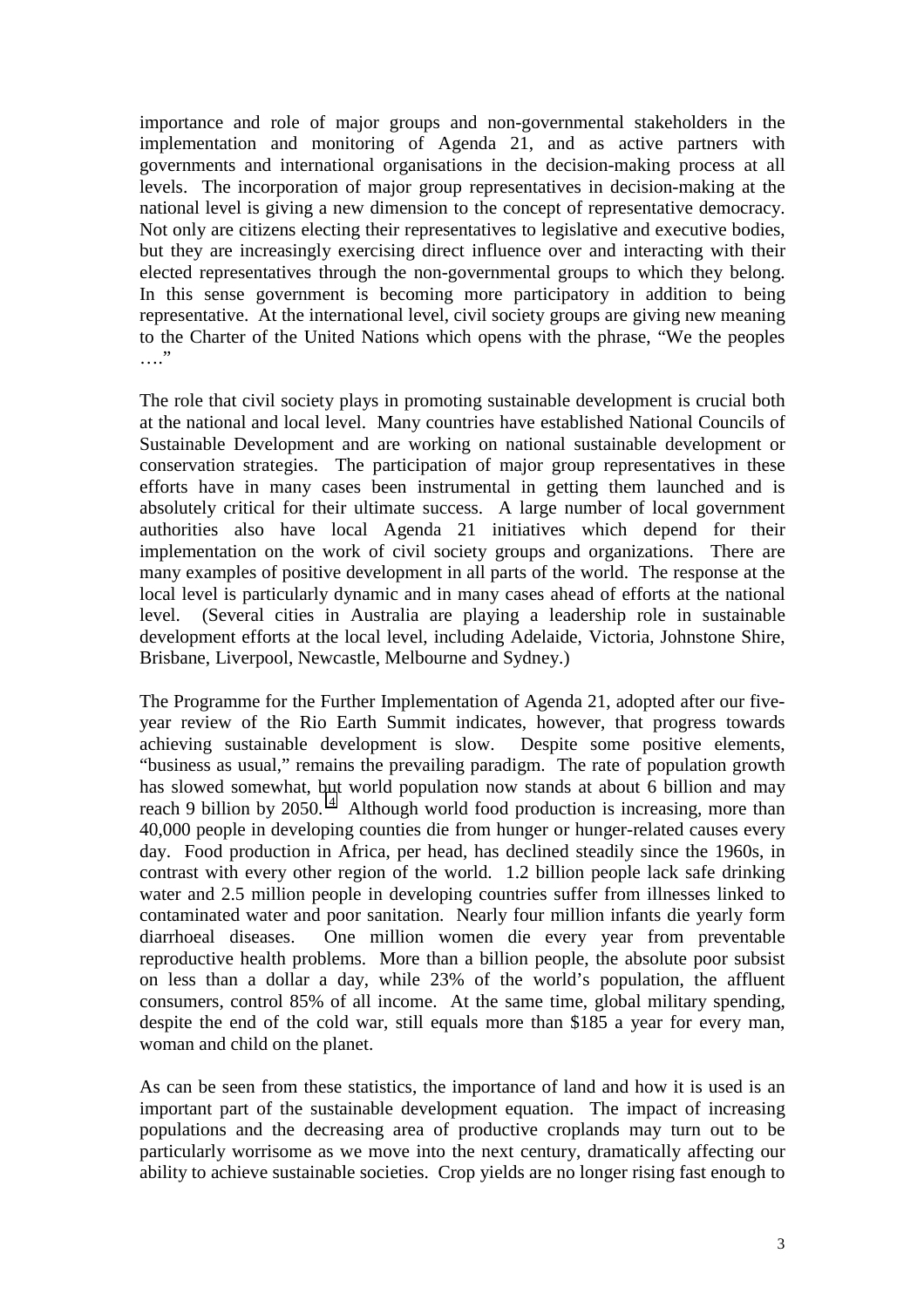offset the steady loss of grainland, nor to adequately feed nearly 90 million new people each year, not to mention the existing millions who are chronically undernourished or starving.  $5$  Thus, land and agricultural issues are central components of Agenda 21 and will be an important focus of attention at the forthcoming session of the CSD.

The problems specific to land use and tenure vary considerably from continent to continent and country to country. However, the growing number of land and resource-related conflicts in several regions point to the need for greater understanding of the pressures on land and natural resources and for action both at the national and international level to address these issues. Some of these pressures include:

- Expanding cities. Urbanization continues to appropriate crop, agricultural and forest land nearly everywhere cities are growing. The spread of roads, buildings, industrial parks and shopping malls inevitably eats up some of the most productive land. In Asia, such losses cannot be easily replaced because little room for cropland expansion exists. In some countries, the pressure for farm land can only come at the expense of the forests.
- Depletion or diversion of Irrigation Water. In many water-scarce regions such as North Africa, China, India and the Great Plains of the US, water from aquifers is applied to crops faster than it is replaced by natural recharge. If farmers deplete that water, or if it becomes too expensive to pump, they may abandon their cropland or let it revert to less productive rainfed land. Water use in agriculture therefore needs to be managed more as an economic input and users charged its marginal cost.
- Degradation of Agricultural land. Since about 1945, land mismanagement, overexpansion, severe erosion and salinization have taken out of production an area equal to the cropland of two Canada's. This is a loss that could produce enough grain to feed 13% of today's world population. Agricultural land classified by FAO as arable or in permanent crops has been increasing but very slowly from 1960 to 1998 and is now 1.5 billion hectares. Permanent pastures account for another 3.4 billion. [6](#page-5-0)
- Conversion of land use. The cutting down of forests for marginal or low yield agricultural purposes is an additional source of pressure.

Many other pressures are being brought to bear on our land resources. By 2020, if current trends continue, each person in the world will rely on average, on just one eighth of an acre to meet his or her grain needs. Despite past successes in raising land productivity, this small area leaves no room for error. Research and development directed toward increasing yields is therefore urgent, but integrated land use planning can help in some cases.

Along with the pressures on the land, come pressures on traditional and indigenous people, in particular. Not only are we seeing the loss of biodiversity and the extinction of species, we are seeing the extinction of cultures as the modern globalized economy scours the world for resources and markets. Of the world's 6000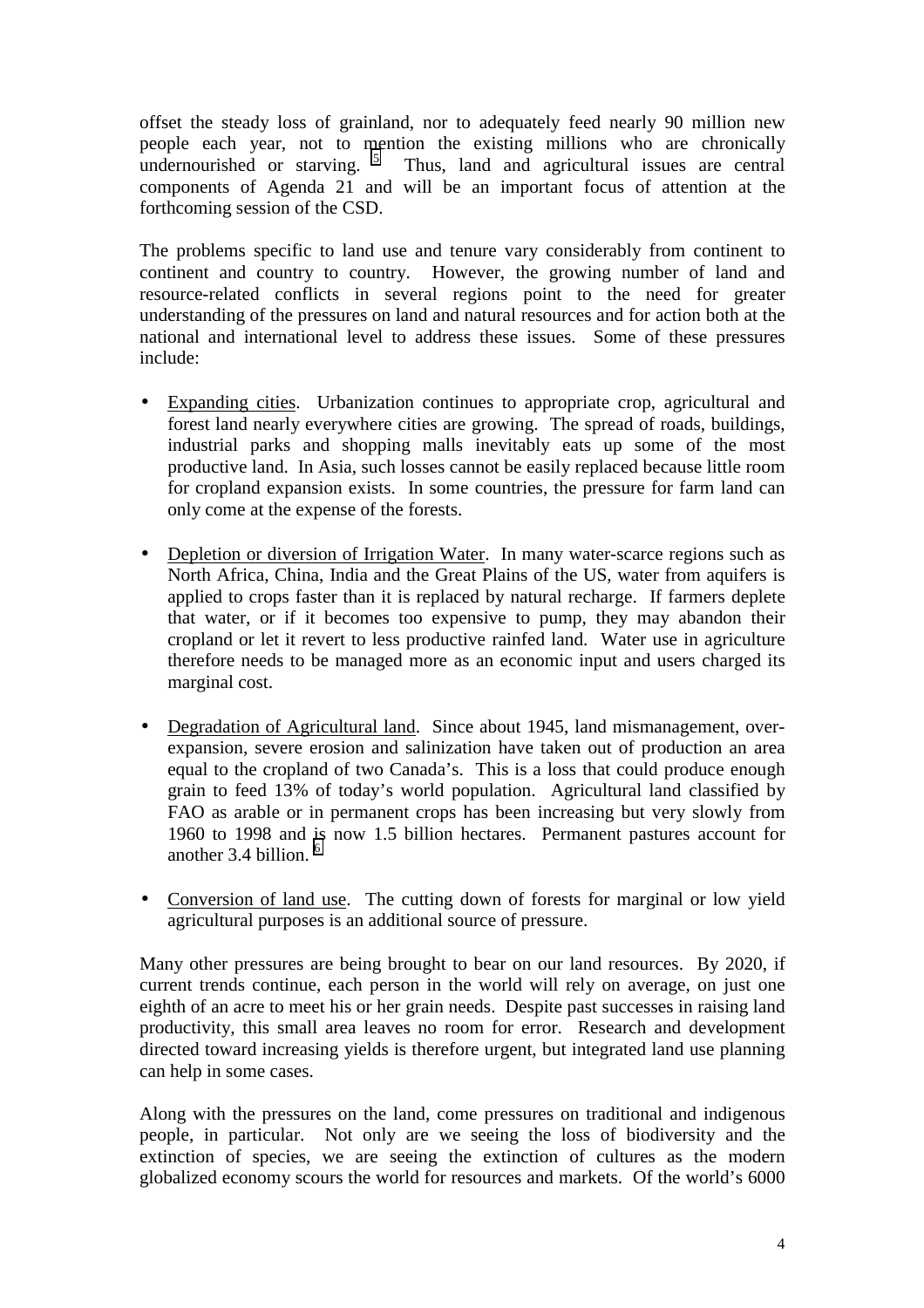cultures, half will likely disappear within a century as their people are moved from their territories and assimilated into dominant societies. As indigenous cultures vanish, so do large numbers of animal and plant species unknown to Western science. Native people's homelands encompass many of the planet's last tracts of wilderness – ecosystems that shelter millions of species and buffer the world's climate.<sup>[7](#page-5-0)</sup> A sustainable world depends on protecting the rights of indigenous people, particularly their rights to land. This is, of course, a moral imperative from a human rights perspective. It is also in our own self-interest because the way they have traditionally used forests, grasslands, farms, fisheries and wildlife generally would sustain those resources over the long term.

The Commission on Sustainable Development, as part of its multi-year programme of work, next year will focus on the integrated planning and management of land resources. Of special relevance are the closely-related cross-sectoral themes for the next session. These include financial resources, trade and investment, economic growth, and agriculture and forests as specific economic sectors.

The results and recommendations of this present conference can directly benefit the work of the Commission on Sustainable Development and effectively contribute to the implementation of Agenda 21. Many of the issues highlighted and discussed at the Bathurst workshop can contribute and help shape the work in progress on integrated approaches to land and water management. In dealing with the management and conservation of uplands, effective, sustainable solutions emphasize watershed management with participatory, community-based approaches where land tenure issues are an integral part of the land and natural resources management approach.

Sustainable development is given real meaning by the actions of committed people, in private and public institutions in every locality, who are working and pushing to solve the problems that affect our global commons. It becomes more and more apparent that what happens in one country, however distant it may seem, impacts on the lives of each and everyone of us wherever we live. And likewise, what we do impacts on them. We live on one planet which is interrelated and interconnected in an intricate web of ecological, social, cultural and economic linkages that shape our lives and those of other people all over the globe, including generations yet unborn. The deepening of globalization and the interdependence among nations has created a new imperative for international dialogue and cooperation. While globalization has brought opportunities for material progress in many counties, long-standing as well as new problems have assumed dimensions beyond the capacity of any single nation to solve on its own. Vulnerability, marginalization, poverty, environmental degradation and related social conflicts pose threats to peace and development in all countries. Hence sustainable development is really about responsibility; responsibility for our planet, responsibility for our fellow citizens of the world and responsibility for our children who will have to live with the decisions we make.

We can meet these challenges only by working together with other like-minded people all around the world who are striving in their own localities to build a more sustainable future.

<sup>&</sup>lt;sup>1</sup> Herman E. Daly, Steady-State Economics, Island Press, 2<sup>nd</sup> Edition, Washington, D.C. 1991, p.248.